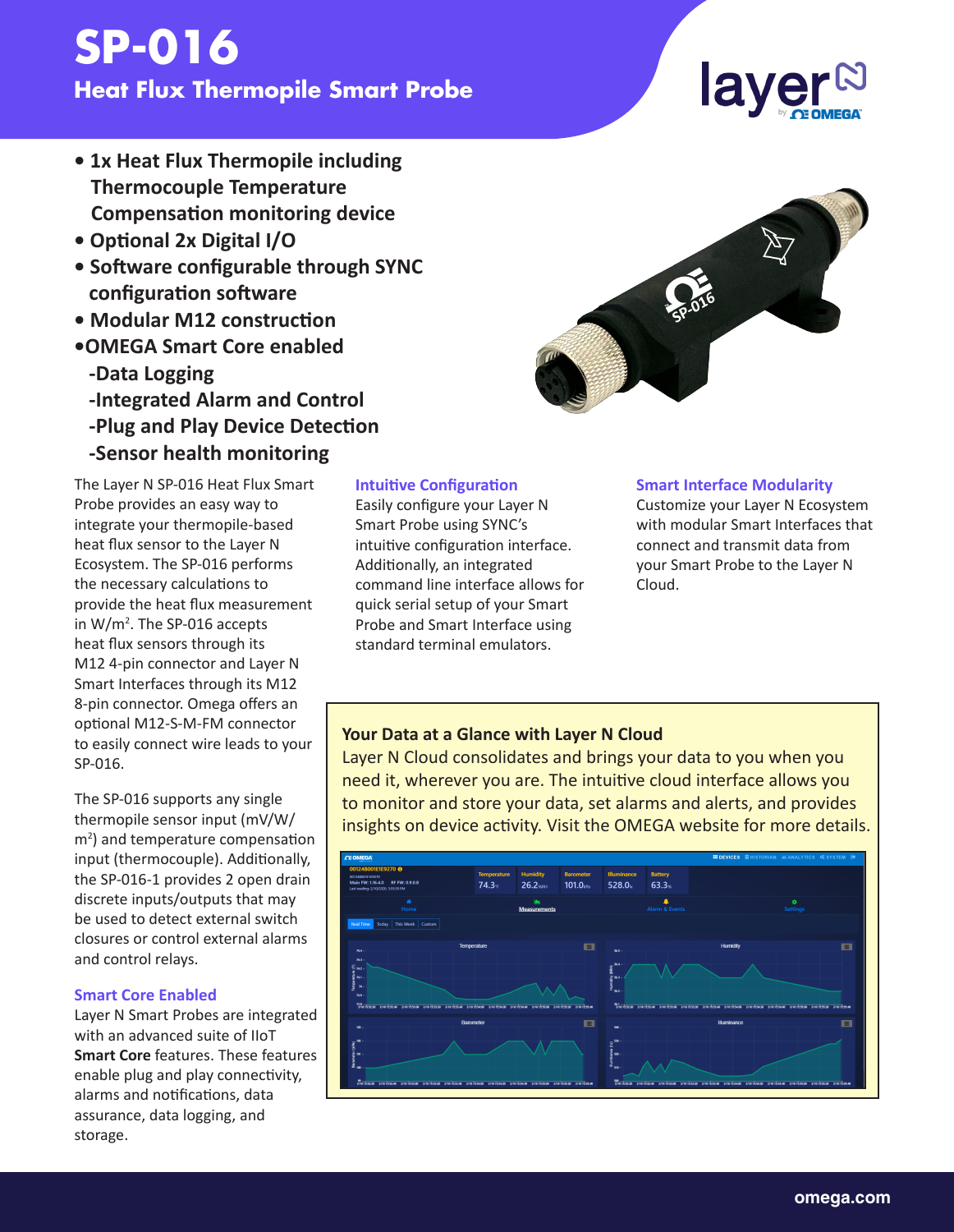# **Specifications**

**INPUT POWER** *Voltage:* 2.8 V<sub>DC</sub> - 3.3 V<sub>DC</sub>

#### **DIO DIGITAL INPUTS**

 $V_{inHighThreshold} = 2.2 V_{MAX}$  $V_{\text{inLowThreshold}} = 0.3 V_{\text{MIN}}$  $V_{inMAX}$  = 30  $V_{DC}$ 

#### **DIO DIGITAL OUTPUTS**

 2x Open Drain 100 mA max  $V_{MAX}$  = 30  $V_{DC}$ 

#### **ENVIRONMENTAL**

 *Operating Temperature:* -40 to 85°C (-40 to 185°F) *Rating:* IP67 when mated

#### **MECHANICAL**

 *Dimensions:* 22.1 mm W x 96.7 mm L (0.87" x 3.80") not including mounting tabs

#### **GENERAL**

 *Agency Approvals:* CE, EMC 2014/30/EU, LVD 2014/35/EU *Compatibility:* Compatible with OEG, SYNC configuration software, Layer N Cloud, and Modbus **Networks** 

#### **HEAT FLUX SENSOR VALUES**

 Refer to the User's Documentation of your heat flux sensor for Sensitivity, Gain, and Offset values. Values are configurable on SYNC configuration software.

## **Thermocouple Types**

| <b>Type</b> | Range                                | <b>Accuracy</b> |
|-------------|--------------------------------------|-----------------|
| J           | -210°C to 1200°C                     | $0.4$ °C        |
| К           | -160°C to 1372°C                     | $0.4^{\circ}$ C |
| т           | $-190^{\circ}$ C to 400 $^{\circ}$ C | $0.4$ °C        |
| F           | -200°C to 1000°C                     | $0.4$ °C        |
| Ν           | -100°C to 1300°C                     | $0.4^{\circ}$ C |
| R           | 40°C to 1788°C                       | $0.5^{\circ}$ C |
| S           | 100°C to 1768°C                      | $0.5^{\circ}$ C |
| B           | 640°C to 1820°C                      | $0.5^{\circ}$ C |
| C           | 0°C to 2320°C                        | $0.4^{\circ}$ C |

#### **M12 4-Pin Wiring**



#### **Pin TC TempCO** Pin 1 TC -Pin 2 Thermopile + Pin 3 Thermopile -Pin  $4$  TC +



#### **M12 8-Pin Wiring**



| Pin              | <b>Name</b>      | <b>Function</b>         |
|------------------|------------------|-------------------------|
| Pin 1            | DIO 0            | Discrete I/O Signal 0   |
| Pin <sub>2</sub> | <b>INTR</b>      | Interrupt Signal        |
| Pin 3            | SCL              | <b>I2C Clock Signal</b> |
| Pin 4            | <b>SDA</b>       | I2C Data Signal         |
| Pin 5            | Shield           | Shield Ground           |
| Pin 6            | DIO <sub>1</sub> | Discrete I/O Signal 1   |
| Pin 7            | GND              | Power Ground            |
| Pin 8            | 3.3VDD           | Power Supply            |
|                  |                  |                         |

#### **Layer N SP-016**

The SP-016 comes with two discrete inputs/outputs. The discrete I/O can be used for a myriad of application including driving relays, physical alarms, or sensing dry contact like door switches. The probe can be configured to act as an edge controller, generating local alarm and control signals based on sensor inputs.

| <b>Model Number</b> | <b>Description</b>                                |
|---------------------|---------------------------------------------------|
| SP-016-1            | Temperature and RTD Smart Probe with discrete I/O |

### **Layer N Smart Interface**

Layer N Smart Probes require a Layer N Smart Interface to operate and connect to your Layer N Ecosystem. There are both wired and wireless options.

| Model Number | <b>Description</b>           |
|--------------|------------------------------|
| IF-001       | USB Smart Interface          |
| IF-002       | RS485/Modbus Smart Interface |